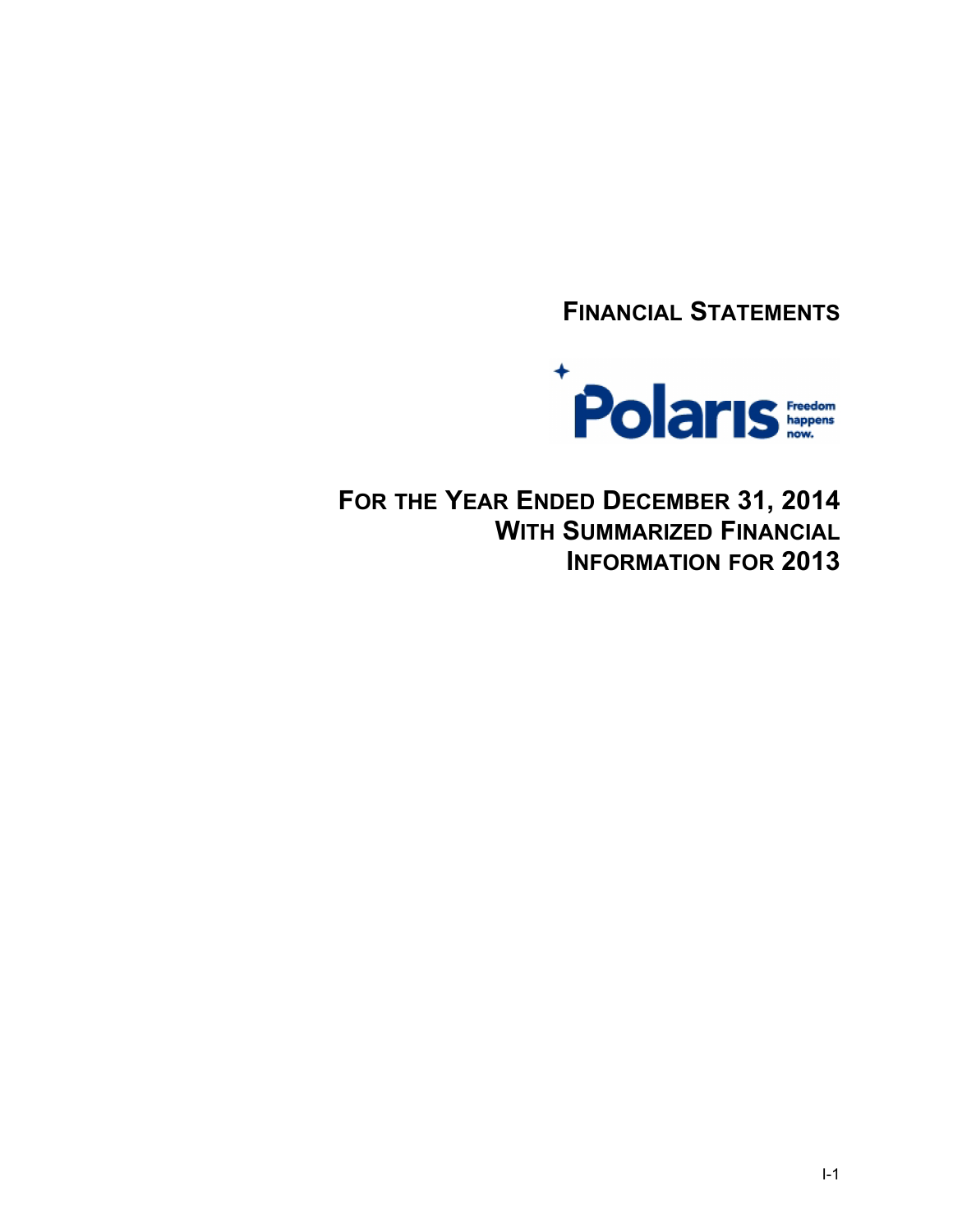# **CONTENTS**

|             |                                                                                                                                           | <b>PAGE NO.</b> |
|-------------|-------------------------------------------------------------------------------------------------------------------------------------------|-----------------|
|             | <b>INDEPENDENT AUDITOR'S REPORT</b>                                                                                                       | $1-(3-4)$       |
| EXHIBIT A - | Statement of Financial Position, as of December 31, 2014, with<br>Summarized Financial Information for 2013                               | $I-5$           |
| EXHIBIT B - | Statement of Activities and Change in Net Assets, for the Year Ended<br>December 31, 2014, with Summarized Financial Information for 2013 | $1-6$           |
| EXHIBIT C - | Statement of Functional Expenses, for the Year Ended December 31,<br>2014, with Summarized Financial Information for 2013                 | $I - 7$         |
| EXHIBIT D - | Statement of Cash Flows, for the Year Ended December 31, 2014,<br>with Summarized Financial Information for 2013                          | $1-8$           |
|             | NOTES TO FINANCIAL STATEMENTS                                                                                                             | $I-(9-13)$      |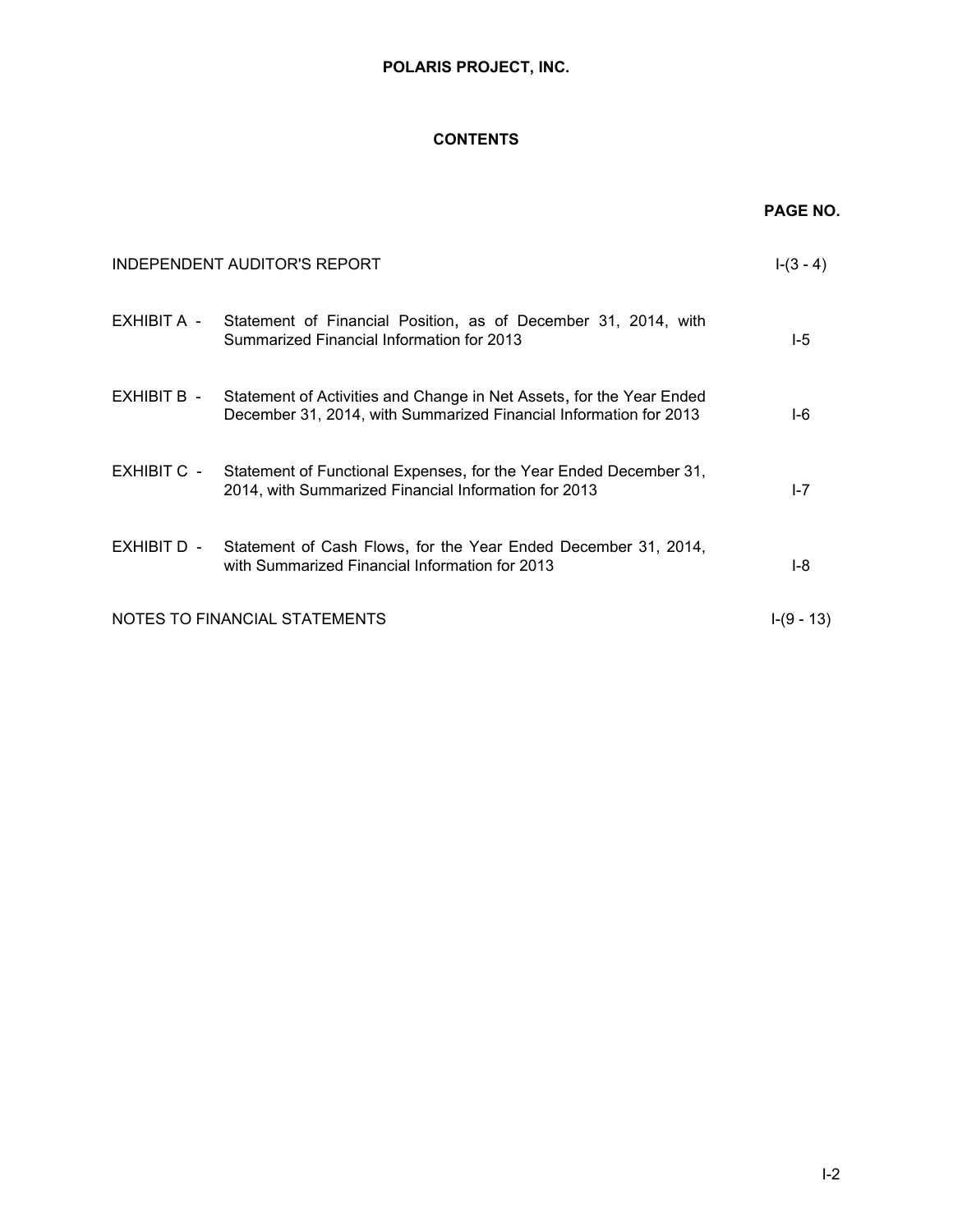## **INDEPENDENT AUDITOR'S REPORT**

To the Board of Directors Polaris Project, Inc. Washington, D.C.

### **Report on the Financial Statements**

We have audited the accompanying financial statements of Polaris Project, Inc. which comprise the statement of financial position as of December 31, 2014, and the related statements of activities and change in net assets, functional expenses and cash flows for the year then ended, and the related notes to the financial statements.

### **Management's Responsibility for the Financial Statements**

Management is responsible for the preparation and fair presentation of these financial statements in accordance with accounting principles generally accepted in the United States of America; this includes the design, implementation and maintenance of internal control relevant to the preparation and fair presentation of financial statements that are free from material misstatement, whether due to fraud or error.

### **Auditor's Responsibility**

Our responsibility is to express an opinion on these financial statements based on our audit. We conducted our audit in accordance with auditing standards generally accepted in the United States of America and the standards applicable to financial audits contained in *Government Auditing Standards*, issued by the Comptroller General of the United States. Those standards require that we plan and perform the audit to obtain reasonable assurance about whether the financial statements are free from material misstatement.

An audit involves performing procedures to obtain audit evidence about the amounts and disclosures in the financial statements. The procedures selected depend on the auditor's judgment, including the assessment of the risks of material misstatement of the financial statements, whether due to fraud or error. In making those risk assessments, the auditor considers internal control relevant to the entity's preparation and fair presentation of the financial statements in order to design audit procedures that are appropriate in the circumstances, but not for the purpose of expressing an opinion on the effectiveness of the entity's internal control. Accordingly, we express no such opinion. An audit also includes evaluating the appropriateness of accounting policies used and the reasonableness of significant accounting estimates made by management, as well as evaluating the overall presentation of the financial statements.

We believe that the audit evidence we have obtained is sufficient and appropriate to provide a basis for our audit opinion.

## **Opinion**

In our opinion, the financial statements referred to above present fairly, in all material respects, the financial position of Polaris Project, Inc. as of December 31, 2014, and the change in its net assets and its cash flows for the year then ended in accordance with accounting principles generally accepted in the United States of America.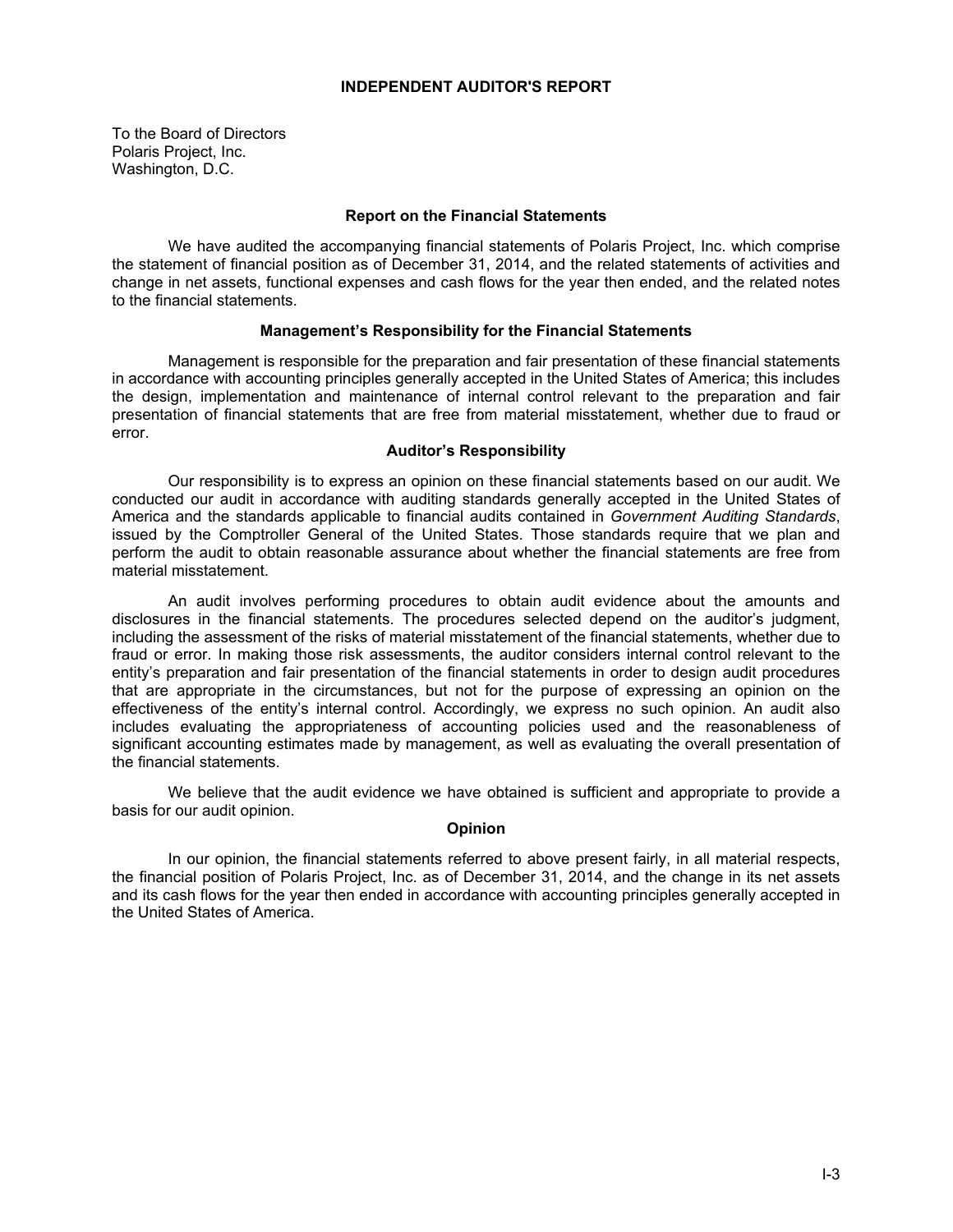### **Report on Summarized Comparative Information**

We have previously audited Polaris Project, Inc.'s 2013 financial statements, and we expressed an unmodified audit opinion on those audited financial statements in our report dated August 12, 2014. In our opinion, the summarized comparative information presented herein as of and for the year ended December 31, 2013, is consistent, in all material respects, with the audited financial statements from which it has been derived.

## **Other Matter**

Our audit was conducted for the purpose of forming an opinion on the financial statements as a whole. The Schedule of Expenditures of Federal Awards on page I-14, as required by Office of Management and Budget Circular A-133, *Audits of States, Local Governments, and Non-Profit Organizations*, is presented for purposes of additional analysis and is not a required part of the financial statements. Such information is the responsibility of management and was derived from and relates directly to the underlying accounting and other records used to prepare the financial statements. The information has been subjected to the auditing procedures applied in the audit of the financial statements and certain additional procedures, including comparing and reconciling such information directly to the underlying accounting and other records used to prepare the financial statements or to the financial statements themselves, and other additional procedures in accordance with auditing standards generally accepted in the United States of America. In our opinion, the information is fairly stated, in all material respects, in relation to the financial statements as a whole.

## **Other Reporting Required by Government Auditing Standards**

In accordance with *Government Auditing Standards*, we have also issued our report dated on our consideration of Polaris Project, Inc.'s internal control over financial reporting and on our tests of its compliance with certain provisions of laws, regulations, contracts, and grant agreements and other matters. The purpose of that report is to describe the scope of our testing of internal control over financial reporting and compliance and the results of that testing, and not to provide an opinion on internal control over financial reporting or on compliance. That report is an integral part of an audit performed in accordance with *Government Auditing Standards* in considering Polaris Project, Inc.'s internal control over financial reporting and compliance.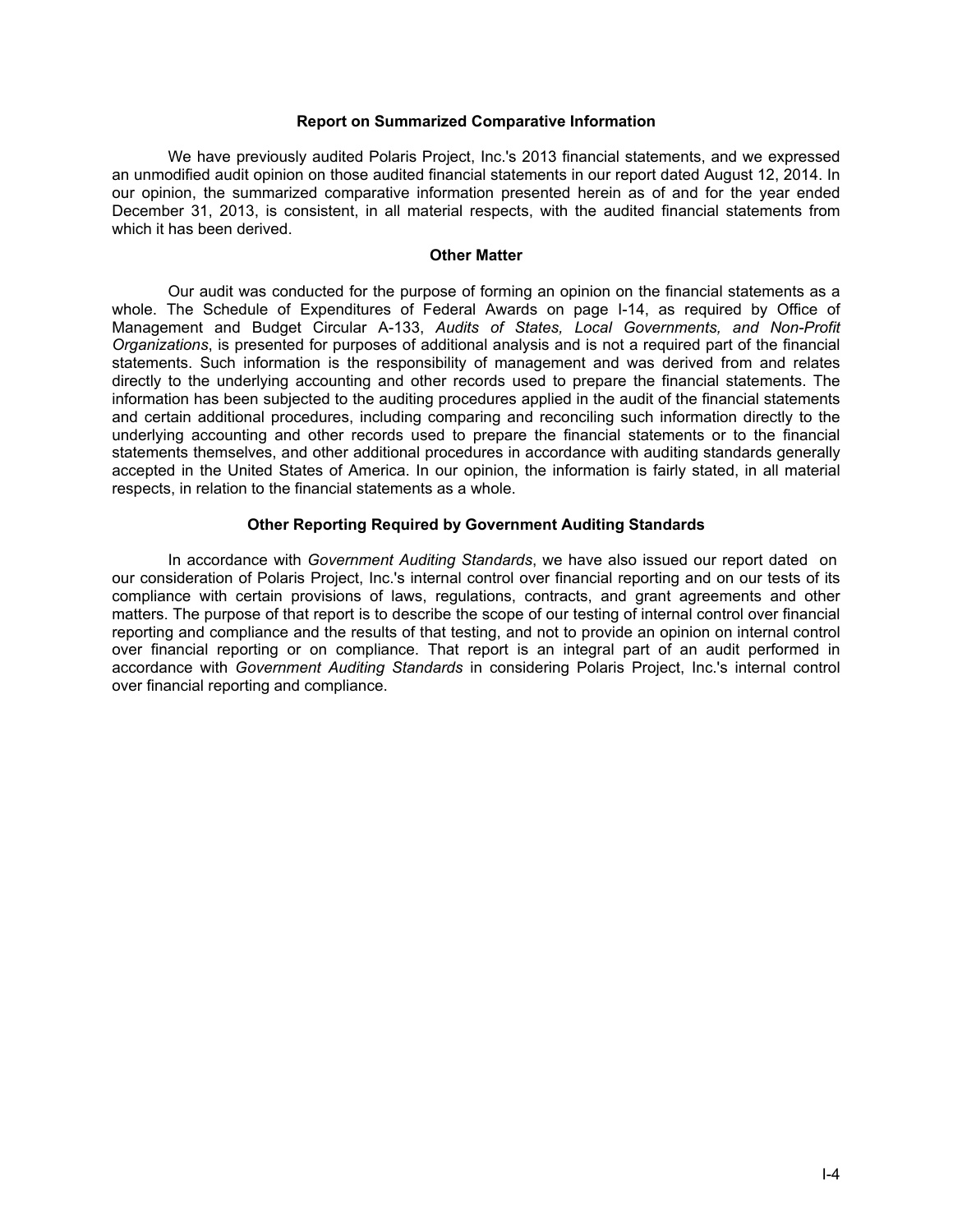## **STATEMENT OF FINANCIAL POSITION AS OF DECEMBER 31, 2014 WITH SUMMARIZED FINANCIAL INFORMATION FOR 2013**

## **ASSETS**

|                                                                                                                                                                                                                                                                     |    | 2014                                             | 2013                                                   |
|---------------------------------------------------------------------------------------------------------------------------------------------------------------------------------------------------------------------------------------------------------------------|----|--------------------------------------------------|--------------------------------------------------------|
| <b>CURRENT ASSETS</b><br>Cash and cash equivalents<br>Grants and contributions receivable, current portion (Note 2)<br>Other receivables<br>Prepaid expenses                                                                                                        | S  | 3,055,162<br>1,727,231<br>64,787<br>176,976      | \$<br>3,582,027<br>617,467<br>116,137<br>130,544       |
| Total current assets                                                                                                                                                                                                                                                |    | 5,024,156                                        | 4,446,175                                              |
| <b>PROPERTY AND EQUIPMENT</b><br>Furniture and equipment (Note 4)<br>Vehicles<br>Leasehold improvements (Note 5)                                                                                                                                                    |    | 205,190<br>19,781<br>921,566<br>1,146,537        | 65,860<br>19,781<br>915,670<br>1,001,311               |
| Less: Accumulated depreciation and amortization                                                                                                                                                                                                                     |    | (193, 210)                                       | (87, 134)                                              |
| Net property and equipment                                                                                                                                                                                                                                          |    | 953,327                                          | 914,177                                                |
| <b>NONCURRENT ASSETS</b><br>Grants and contributions receivable, net of current portion and<br>present value discount (Note 2)<br>Deposits                                                                                                                          |    | 960,430<br>146,031                               | 141,031                                                |
| Total noncurrent assets                                                                                                                                                                                                                                             |    | 1,106,461                                        | 141,031                                                |
| <b>TOTAL ASSETS</b>                                                                                                                                                                                                                                                 |    | 7,083,944                                        | \$ 5,501,383                                           |
| <b>LIABILITIES AND NET ASSETS</b>                                                                                                                                                                                                                                   |    |                                                  |                                                        |
| <b>CURRENT LIABILITIES</b><br>Accounts payable and accrued expenses (Note 5)<br>Accrued wages and benefits<br>Current portion of deferred rent abatement (Note 5)<br>Current portion of deferred improvement allowance (Note 5)<br><b>Total current liabilities</b> | \$ | 406,291<br>125,695<br>2,304<br>85,844<br>620,134 | \$<br>131,384<br>184,926<br>1,516<br>85,844<br>403,670 |
| <b>LONG-TERM LIABILITIES</b><br>Deferred rent abatement (Note 5)<br>Deferred improvement allowance (Note 5)                                                                                                                                                         |    | 428,285<br>693,906                               | 210,334<br>779,750                                     |
| Total long-term liabilities                                                                                                                                                                                                                                         |    | 1,122,191                                        | 990,084                                                |
| <b>Total liabilities</b>                                                                                                                                                                                                                                            |    | <u>1,742,325</u>                                 | 1,393,754                                              |
| <b>NET ASSETS</b><br>Unrestricted<br>Temporarily restricted (Note 3)                                                                                                                                                                                                |    | 1,019,018<br>4,322,601                           | 1,615,576<br>2,492,053                                 |
| Total net assets                                                                                                                                                                                                                                                    |    | 5,341,619                                        | <u>4,107,629</u>                                       |
| TOTAL LIABILITIES AND NET ASSETS                                                                                                                                                                                                                                    |    | \$ 7,083,944 \$ 5,501,383                        |                                                        |

See accompanying notes to financial statements. The accompanying notes to financial statements.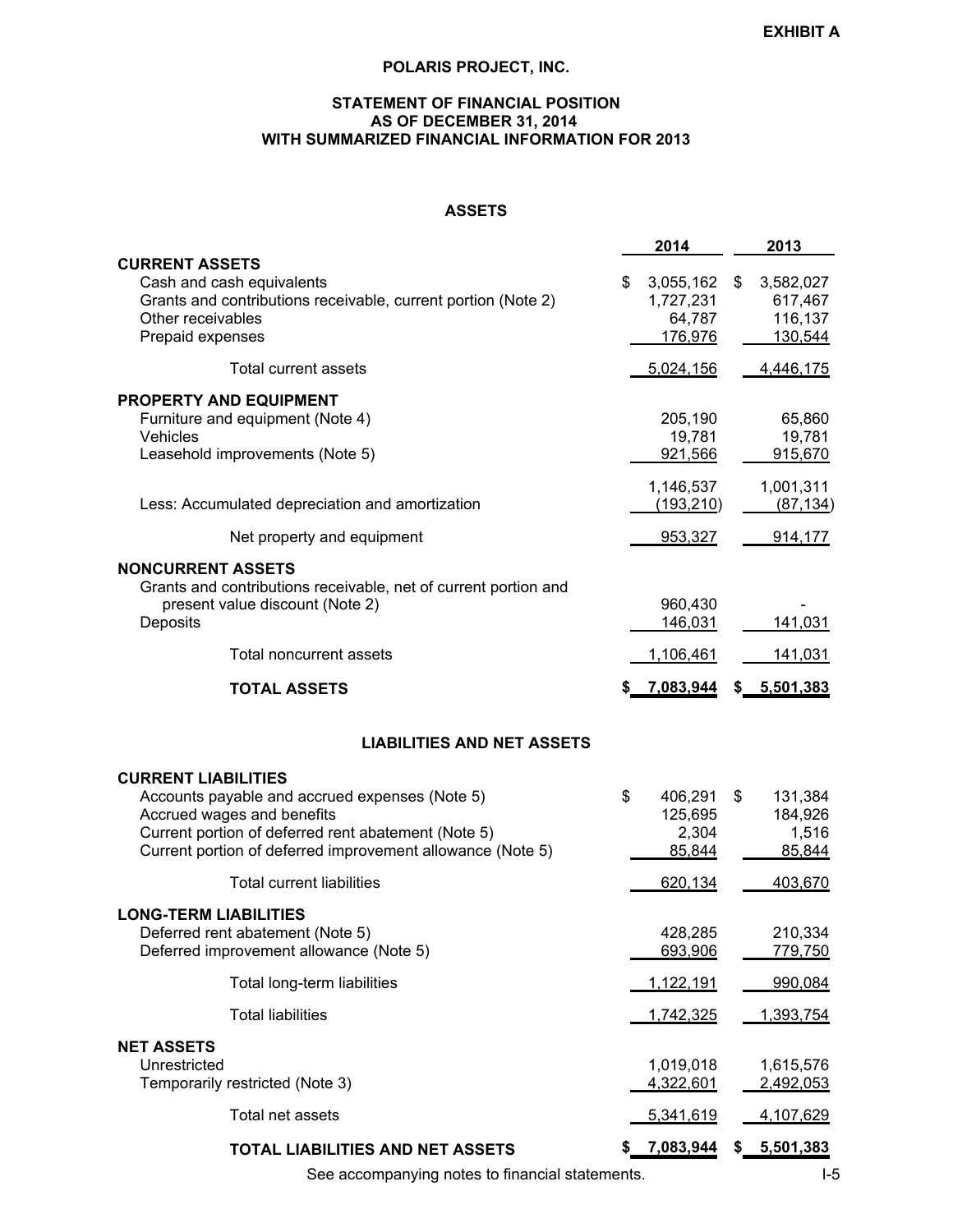## **STATEMENT OF ACTIVITIES AND CHANGE IN NET ASSETS FOR THE YEAR ENDED DECEMBER 31, 2014 WITH SUMMARIZED FINANCIAL INFORMATION FOR 2013**

|                                                                             | 2014 |                                 |    |                                         | 2013                            |    |                                 |
|-----------------------------------------------------------------------------|------|---------------------------------|----|-----------------------------------------|---------------------------------|----|---------------------------------|
|                                                                             |      | <b>Unrestricted</b>             |    | <b>Temporarily</b><br><b>Restricted</b> | <b>Total</b>                    |    | <b>Total</b>                    |
| <b>SUPPORT AND REVENUE</b>                                                  |      |                                 |    |                                         |                                 |    |                                 |
| Grants and contributions<br>Government grants and contracts                 | \$   | 2,225,218                       | \$ | 3,832,805                               | \$<br>6,058,023                 | \$ | 2,538,009                       |
| (Note 7)                                                                    |      | 1,434,224                       |    |                                         | 1,434,224                       |    | 1,551,327                       |
| In-kind contributions (Note 4)                                              |      | 3,433,295                       |    | 13,000                                  | 3,446,295                       |    | 5,449,717                       |
| Training                                                                    |      | 174,810                         |    |                                         | 174,810                         |    | 113,075                         |
| Honoraria and other                                                         |      | 35,718                          |    |                                         | 35,718                          |    | 51,596                          |
| Net assets released from donor<br>restrictions (Note 3)                     |      | 2,015,257                       |    | (2,015,257)                             |                                 |    |                                 |
| Total support and<br>revenue                                                |      | 9,318,522                       |    | 1,830,548                               | 11,149,070                      |    | 9,703,724                       |
| <b>EXPENSES</b>                                                             |      |                                 |    |                                         |                                 |    |                                 |
| <b>Program Services</b><br><b>General and Administrative</b><br>Fundraising |      | 8,640,356<br>501,905<br>582,046 |    |                                         | 8,640,356<br>501,905<br>582,046 |    | 9,389,390<br>547,468<br>419,819 |
| <b>Total expenses</b>                                                       |      | 9,724,307                       |    |                                         | 9,724,307                       |    | 10,356,677                      |
| Change in net assets before other item                                      |      | (405, 785)                      |    | 1,830,548                               | 1,424,763                       |    | (652, 953)                      |
| <b>OTHER ITEM</b>                                                           |      |                                 |    |                                         |                                 |    |                                 |
| Lease buyout (Note 5)                                                       |      | (190, 773)                      |    |                                         | (190, 773)                      |    | (150,000)                       |
| Change in net assets                                                        |      | (596, 558)                      |    | 1,830,548                               | 1,233,990                       |    | (802, 953)                      |
| Net assets at beginning of year                                             |      | 1,615,576                       |    | 2,492,053                               | 4,107,629                       |    | 4,910,582                       |
| <b>NET ASSETS AT END OF YEAR</b>                                            |      | \$ 1,019,018                    |    | 4,322,601                               | \$<br>5,341,619                 | S. | 4,107,629                       |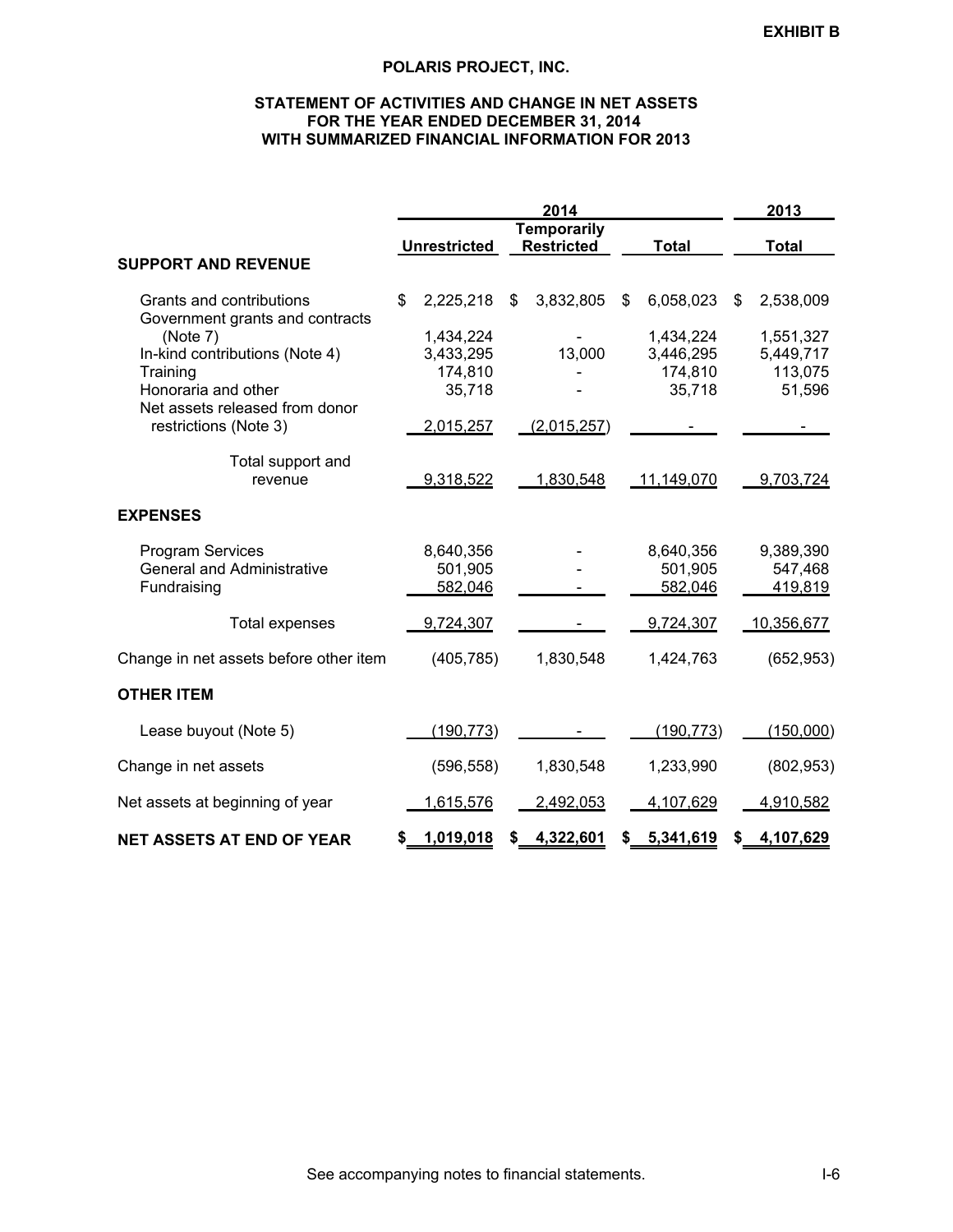## **STATEMENT OF FUNCTIONAL EXPENSES FOR THE YEAR ENDED DECEMBER 31, 2014 WITH SUMMARIZED FINANCIAL INFORMATION FOR 2013**

|                                    | 2014                       |                                      |                    |                                 | 2013                     |
|------------------------------------|----------------------------|--------------------------------------|--------------------|---------------------------------|--------------------------|
|                                    | Program<br><b>Services</b> | <b>General and</b><br>Administrative | <b>Fundraising</b> | <b>Total</b><br><b>Expenses</b> | Total<br><b>Expenses</b> |
| Salaries and wages                 | \$3,068,883                | \$<br>105,885                        | \$<br>298,968      | \$3,473,736                     | 2,475,986<br>\$          |
| Fringe benefits (Note 6)           | 961,201                    | 8,214                                | 94,778             | 1,064,193                       | 840,575                  |
| Facilities and equipment (Note 5)  | 400,827                    | 134,407                              | 32,329             | 567,563                         | 604,817                  |
| Depreciation and amortization      | 13,472                     | 93,285                               | 64                 | 106,821                         | 65,586                   |
| Donated technology (Note 4)        | 241,384                    | 1,002                                |                    | 242,386                         | 401,111                  |
| Operating expenses                 | 190,619                    | 111,399                              | 18,423             | 320,441                         | 265,832                  |
| Travel and meeting expenses (Note  | 141,618                    | 20,903                               | 14,607             | 177,128                         | 110,371                  |
| Contract services                  |                            |                                      |                    |                                 | 66,306                   |
| Professional fees                  | 169,071                    | 332,724                              | 18,231             | 520,026                         | 367,948                  |
| Donated professional fees (Note 4) | 2,391,819                  | 390,487                              |                    | 2,782,306                       | 4,456,812                |
| Fellowship services (Note 4)       | 294,616                    | 79,174                               | 29,791             | 403,581                         | 598,225                  |
| Loss on asset disposal             |                            | 584                                  |                    | 584                             |                          |
| Other                              | 24,936                     | 38,166                               | 2,440              | 65,542                          | 103,108                  |
| Subtotal                           | 7,898,446                  | 1,316,230                            | 509,631            | 9,724,307                       | 10,356,677               |
| Allocation of general and          |                            |                                      |                    |                                 |                          |
| administrative                     | 741,910                    | (814, 325)                           | 72,415             |                                 |                          |
| TOTAL                              | \$8,640,356                | 501,905<br>\$                        | 582,046<br>S       | \$9,724,307                     | 10,356,677<br>S.         |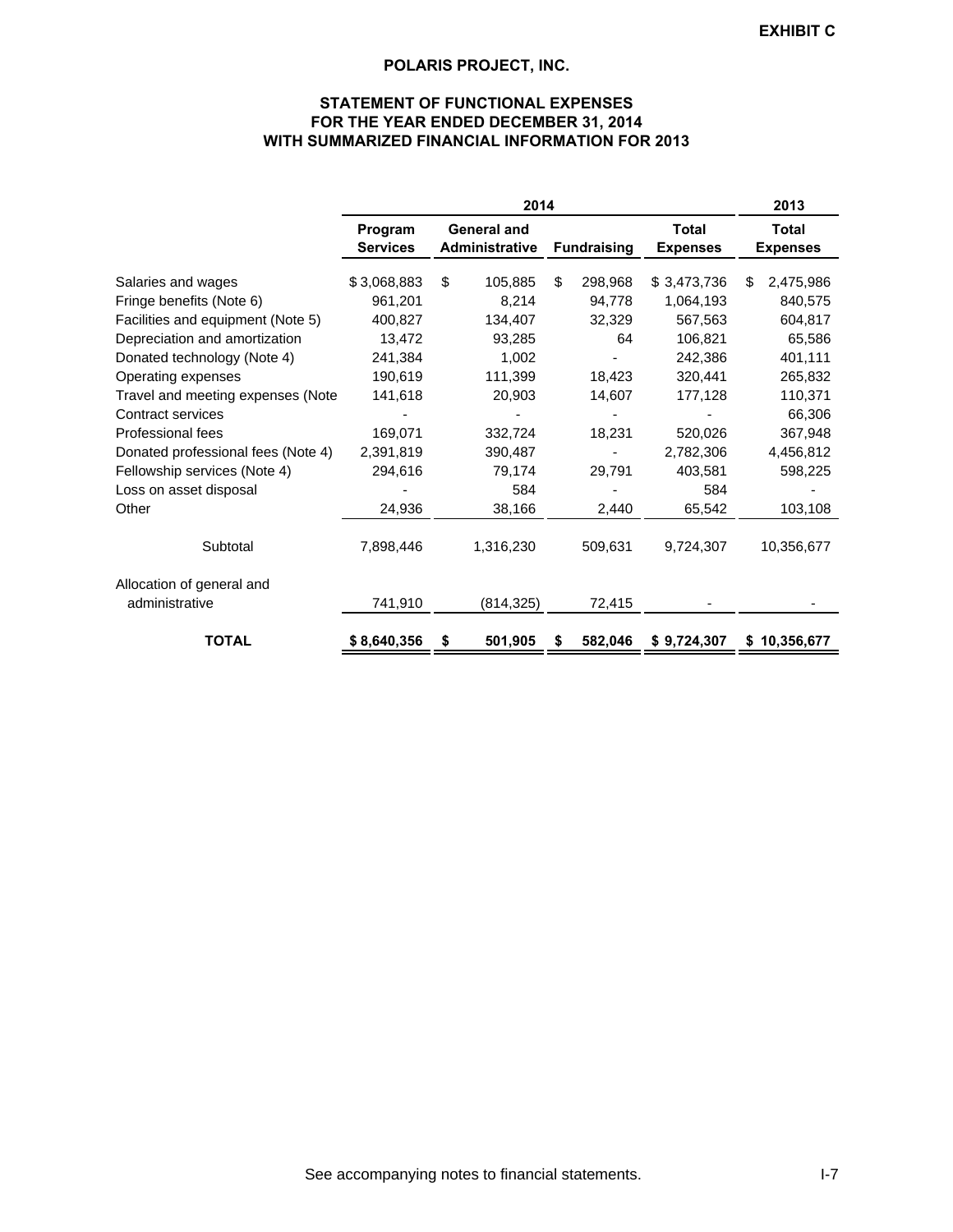## **STATEMENT OF CASH FLOWS FOR THE YEAR ENDED DECEMBER 31, 2014 WITH SUMMARIZED FINANCIAL INFORMATION FOR 2013**

|                                                                                                                                                                                                          | 2014                                               | 2013                                    |
|----------------------------------------------------------------------------------------------------------------------------------------------------------------------------------------------------------|----------------------------------------------------|-----------------------------------------|
| <b>CASH FLOWS FROM OPERATING ACTIVITIES</b>                                                                                                                                                              |                                                    |                                         |
| Change in net assets                                                                                                                                                                                     | \$<br>1,233,990                                    | (802, 953)<br>\$                        |
| Adjustments to reconcile change in net assets to<br>net cash used by operating activities:                                                                                                               |                                                    |                                         |
| Depreciation and amortization<br>Loss on disposal of furniture and equipment<br>Deferred rent abatement<br>Deferred improvement allowance benefit<br>Restricted capital assets received through donation | 106,821<br>584<br>218,739<br>(85, 844)<br>(13,000) | 65,586<br>20,631<br>211,850<br>(50,076) |
| (Increase) decrease in:<br>Grants and contributions receivable<br>Other receivables<br>Prepaid expenses<br>Deposits                                                                                      | (2,070,194)<br>51,350<br>(46, 432)<br>(5,000)      | 60,883<br>(30, 151)<br>29,136<br>17,689 |
| Increase (decrease) in:<br>Accounts payable and accrued expenses<br>Accrued wages and benefits                                                                                                           | 274,907<br>(59, 231)                               | 71,756<br>59,686                        |
| Net cash used by operating activities                                                                                                                                                                    | (393, 310)                                         | (345,963)                               |
| <b>CASH FLOWS FROM INVESTING ACTIVITIES</b>                                                                                                                                                              |                                                    |                                         |
| Purchase of property and equipment<br>Proceeds from sale of property and equipment                                                                                                                       | (133, 855)<br>300                                  | (4, 439)                                |
| Net cash used by investing activities                                                                                                                                                                    | (133, 555)                                         | (4, 439)                                |
| Net decrease in cash and cash equivalents                                                                                                                                                                | (526, 865)                                         | (350, 402)                              |
| Cash and cash equivalents at beginning of year                                                                                                                                                           | 3,582,027                                          | 3,932,429                               |
| <b>CASH AND CASH EQUIVALENTS AT END OF YEAR</b>                                                                                                                                                          | 3,055,162                                          | \$ 3,582,027                            |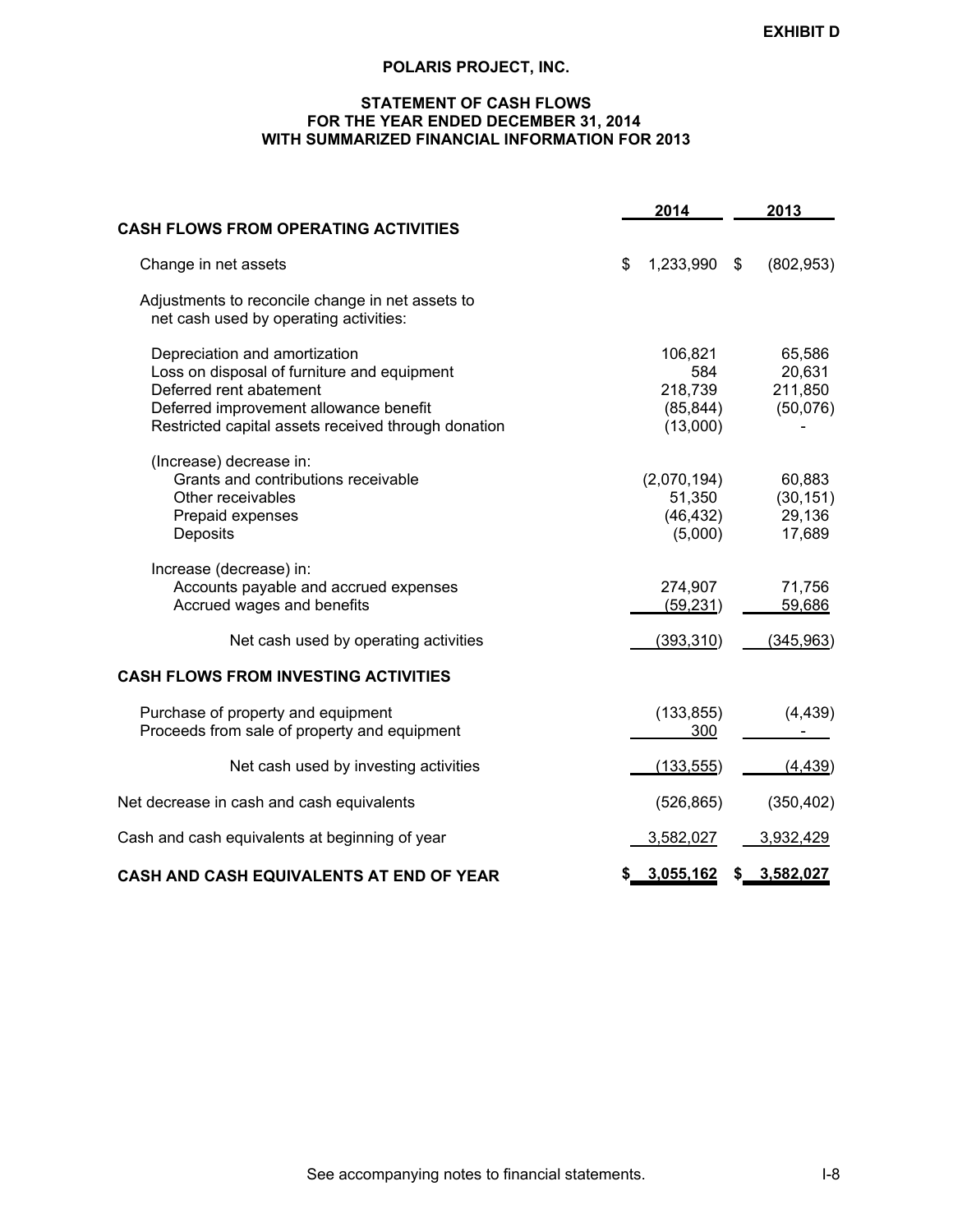### **1. SUMMARY OF SIGNIFICANT ACCOUNTING POLICIES AND GENERAL INFORMATION**

Organization -

Polaris Project, Inc. is a non-profit organization, incorporated in the State of Rhode Island in 2002. The organization is committed to combating human trafficking and modern-day slavery. Polaris Project, Inc. has offices in Washington, D.C. and New Jersey. The organization combines direct intervention, survivor support, policy advocacy, and movement building into a comprehensive approach to combat human trafficking.

Basis of presentation -

The accompanying financial statements are presented on the accrual basis of accounting, and in accordance with FASB ASC 958, *Not-for-Profit Entities*.

The financial statements include certain prior year summarized comparative information in total but not by net asset class. Such information does not include sufficient detail to constitute a presentation in conformity with generally accepted accounting principles. Accordingly, such information should be read in conjunction with Polaris Project, Inc.'s financial statements for the year ended December 31, 2013, from which the summarized information was derived.

Cash and cash equivalents -

Polaris Project, Inc. considers all cash and other highly liquid investments with initial maturities of three months or less to be cash equivalents.

Bank deposit accounts are insured by the Federal Deposit Insurance Corporation (FDIC) up to a limit of \$250,000. At times during the year, Polaris Project, Inc. maintains cash balances in excess of the FDIC insurance limits. Management believes the risk in these situations to be minimal.

Grants and contributions receivable -

Grants and contributions receivable that are expected to be collected in future years are recorded at fair value, measured as the present value of their future cash flows. The discount on these amounts are computed using risk-adjusted interest rates applicable to the years in which the promises are received. Amortization of the discount is included in grants and contribution revenue. All grants and contributions receivable are considered by management to be fully collectible. Accordingly, an allowance for doubtful accounts has not been established.

Other receivables -

Other receivables approximate fair value. Management considers all amounts to be fully collectible. Accordingly, an allowance for doubtful accounts has not been established.

### Property and equipment -

Property and equipment purchases over \$1,000 are capitalized and stated at cost. Property and equipment are depreciated on a straight-line basis over the estimated useful lives of the related assets, generally six years. Leasehold improvements are amortized over the life of the lease. The cost of maintenance and repairs is recorded as expenses are incurred.

#### Income taxes -

Polaris Project, Inc. is exempt from Federal income taxes under Section  $501(c)(3)$  of the Internal Revenue Code. Accordingly, no provision for income taxes has been made in the accompanying financial statements. Polaris Project, Inc. is not a private foundation.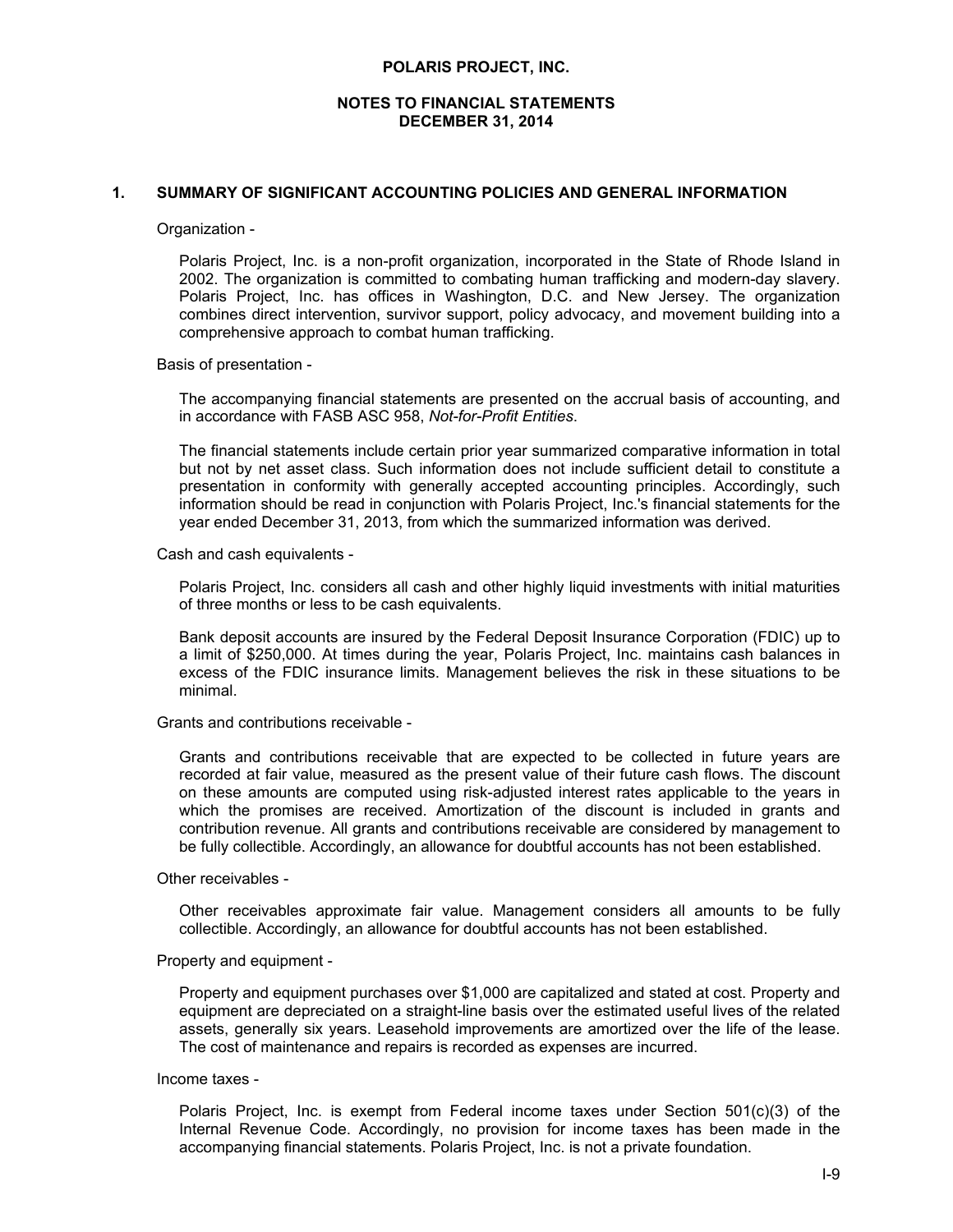## **1. SUMMARY OF SIGNIFICANT ACCOUNTING POLICIES AND GENERAL INFORMATION (Continued)**

Uncertain tax positions -

For the year ended December 31, 2014, Polaris Project, Inc. has documented its consideration of FASB ASC 740-10, *Income Taxes*, that provides guidance for reporting uncertainty in income taxes and has determined that no material uncertain tax positions qualify for either recognition or disclosure in the financial statements. The Federal Form 990, *Return of Organization Exempt from Income Tax*, is subject to examination by the Internal Revenue Service, generally for three years after it is filed.

Net asset classification -

The net assets are reported in two self-balancing groups as follows:

- **Unrestricted net assets** include unrestricted revenue and contributions received without donor-imposed restrictions. These net assets are available for the operation of Polaris Project, Inc. and include both internally designated and undesignated resources.
- **Temporarily restricted net assets** include revenue and contributions subject to donorimposed stipulations that will be met by the actions of Polaris Project, Inc. and/or the passage of time. When a restriction expires, temporarily restricted net assets are reclassified to unrestricted net assets and reported in the Statement of Activities and Change in Net Assets as net assets released from restrictions.

Grants and contributions -

Unrestricted and temporarily restricted grants and contributions are recorded as revenue in the year notification is received from the donor. Temporarily restricted grants and contributions are recognized as unrestricted support only to the extent of actual expenses incurred in compliance with the donor-imposed restrictions and satisfaction of time restrictions. Temporarily restricted grants and contributions received in excess of expenses incurred are shown as temporarily restricted net assets in the accompanying financial statements.

Polaris Project, Inc. receives funding under grants and contracts from the U.S. Government and other donors for direct and indirect program costs. This funding is subject to grant/contract restrictions, which must be met through incurring qualifying expenses for particular programs. Accordingly, such grants are considered exchange transactions and are recorded as unrestricted income to the extent that related expenses are incurred in compliance with the criteria stipulated in the grant agreements.

Use of estimates -

The preparation of the financial statements in conformity with accounting principles generally accepted in the United States of America requires management to make estimates and assumptions that affect the reported amounts of assets and liabilities at the date of the financial statements and the reported amounts of revenue and expenses during the reporting period. Accordingly, actual results could differ from those estimates.

Functional allocation of expenses -

The costs of providing the various programs and other activities have been summarized on a functional basis in the Statement of Activities and Change in Net Assets. Accordingly, certain costs have been allocated among the programs and supporting services benefited.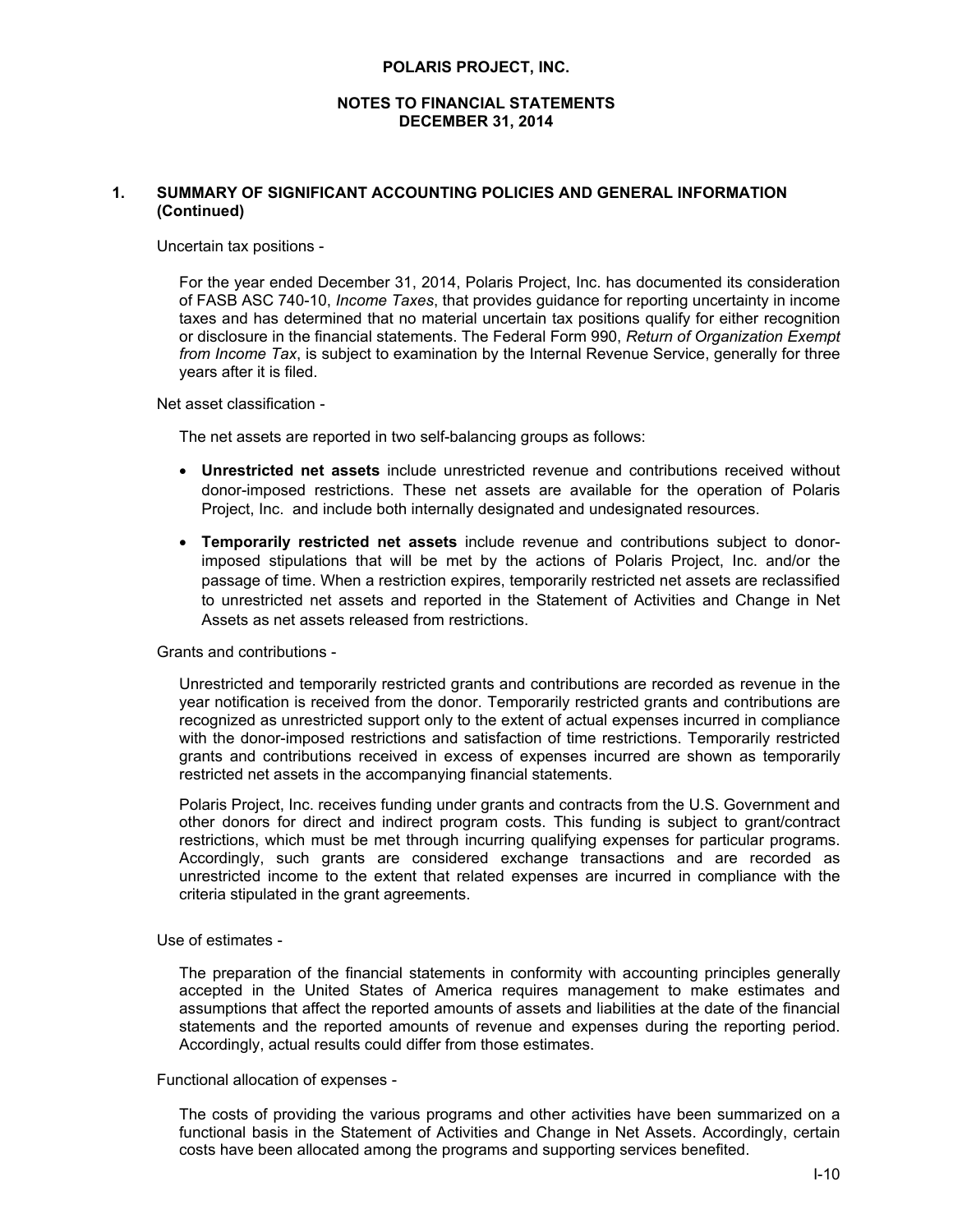### **NOTES TO FINANCIAL STATEMENTS DECEMBER 31, 2014**

## **1. SUMMARY OF SIGNIFICANT ACCOUNTING POLICIES AND GENERAL INFORMATION (Continued)**

Reclassification -

Certain amounts in the prior year's financial statements have been reclassified to conform to the current year's presentation. These reclassifications had no effect on the previously reported change in net assets.

## **2. GRANTS AND CONTRIBUTIONS RECEIVABLE**

Polaris Project, Inc. receives grants and contributions from donors which assist in furthering its programmatic goals. As of December 31, 2014, the total value of grants and contributions received by Polaris Project, Inc. and not collected aggregated \$2,687,661.

Following is a schedule of total grants and contributions due, by year of expected collection, as of December 31, 2014:

| Less than one year                                   | \$1.727.231 |
|------------------------------------------------------|-------------|
| One to five years                                    | 1,000,000   |
| Total                                                | 2.727.231   |
| Less: Allowance to discount balance to present value | (39, 570)   |

### **TOTAL GRANTS AND CONTRIBUTIONS RECEIVABLE \$ 2,687,661**

## **3. TEMPORARILY RESTRICTED NET ASSETS**

Temporarily restricted net assets consisted of the following at December 31, 2014:

| Global Human Trafficking Hotline Network    | \$1.335,656 |
|---------------------------------------------|-------------|
| Data Analysis Program                       | 2.772.691   |
| New Jersey Client Services                  | 201.947     |
| Unamortized value of donated capital assets | 12.307      |

### **TOTAL TEMPORARILY RESTRICTED NET ASSETS \$ 4,322,601**

The following temporarily restricted net assets were released from donor restrictions by incurring expenses (or through the passage of time), which satisfied the restricted purposes specified by the donors:

| Global Human Trafficking Hotline Network   | \$1,022,647 |
|--------------------------------------------|-------------|
| Data Analysis Program                      | 348,430     |
| <b>New Jersey Client Services</b>          | 314,737     |
| National Human Trafficking Resource Center | 78,750      |
| Lobbying                                   | 75,000      |
| Policy                                     | 75,000      |
| Depreciation on donated capital assets     | 693         |
| Passage of Time                            | 100,000     |
|                                            |             |

| TOTAL NET ASSETS RELEASED FROM DONOR |             |
|--------------------------------------|-------------|
| <b>RESTRICTIONS</b>                  | \$2.015.257 |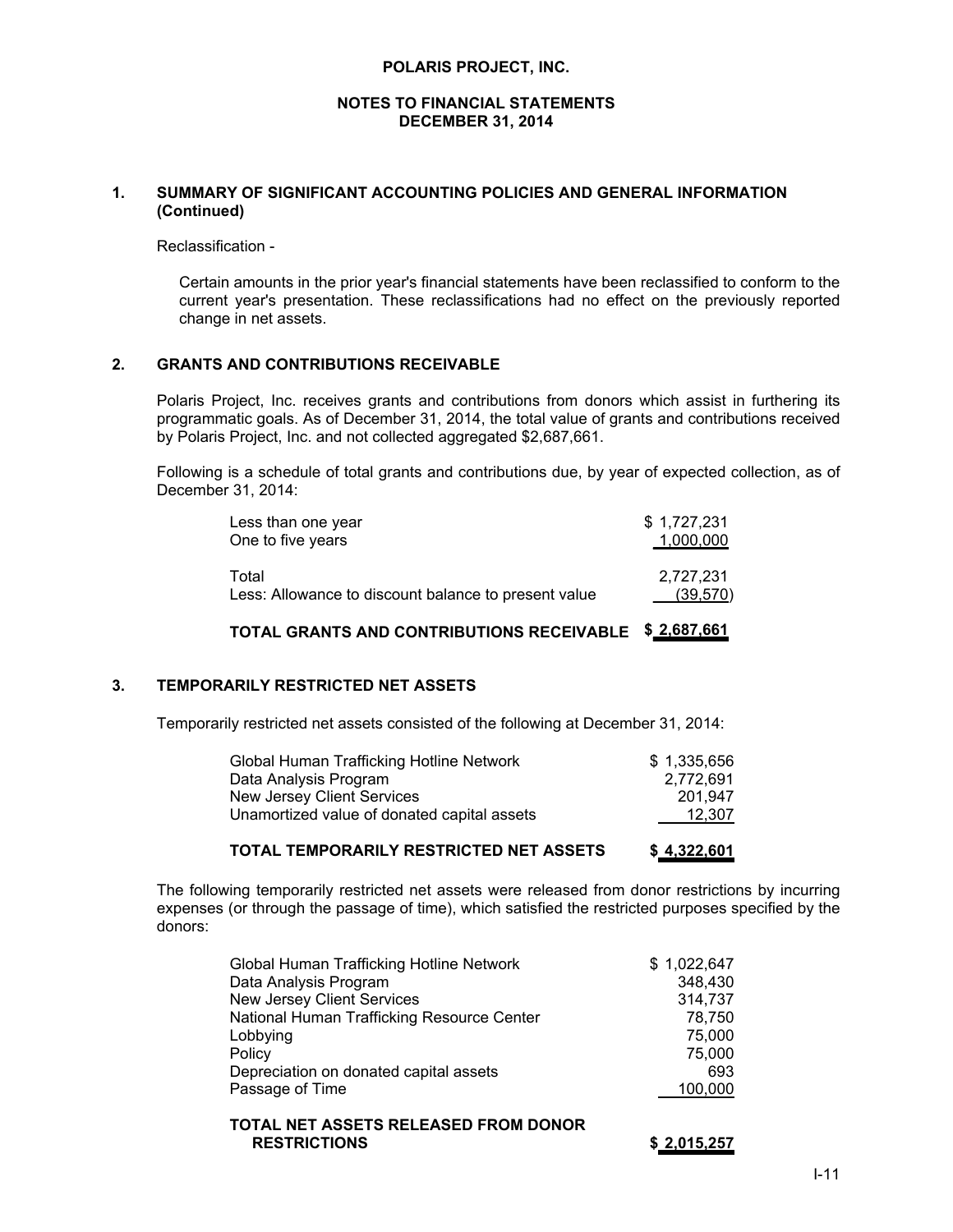### **4. IN-KIND CONTRIBUTIONS**

During the year ended December 31, 2014, Polaris Project, Inc. was the beneficiary of donated goods and services (including fellowship and legal services, and donated assets/supplies), which allowed Polaris Project, Inc. to provide greater resources toward various programs. In-kind contributions are recorded at their fair value as of the date the contributions are received. The following in-kind contributions have been included in revenue for the year ended December 31, 2014:

| <b>TOTAL IN-KIND CONTRIBUTIONS</b> | \$3.446.295 |
|------------------------------------|-------------|
| Hotel/travel vouchers              | 5,022       |
| Donated computers (Note 3)         | 13.000      |
| Technology                         | 242.386     |
| Fellowship services                | 403.581     |
| Professional fees                  | \$2,782,306 |

### **5. LEASE COMMITMENTS**

On November 30, 2012, Polaris Project, Inc. entered into an operating lease for office space in Washington, D.C., beginning on June 1, 2013 and terminating on December 31, 2023 (128 months). In addition, Polaris Project, Inc. entered into a lease for office space (in New Jersey), beginning on September 1, 2013 and terminating on August 31, 2016.

Both leases include periodic lease escalations, as well as rental holidays. Accounting principles generally accepted in the United States of America require that the total rent commitment should be recognized on a straight-line basis over the term of the lease. Accordingly, the difference between the actual monthly payments and the rent expense being recognized for financial statement purposes is recorded as a deferred rent liability on the Statement of Financial Position. As of December 31, 2014, the deferred rent liability aggregated \$430,589.

Included in both leases were tenant improvement allowances equating to \$70 per square foot (multiplied by a total of 13,081 rented square feet in Washington D.C.), and \$5,896 representing the difference between the carpet cost and installation and the Pergo flooring costs (in New Jersey), therefore, resulting in a \$921,566 improvement allowance available to Polaris Project, Inc. Accounting principles generally accepted in the United States of America require that leasehold improvement allowances be recorded as assets (leasehold improvements), with a corresponding liability (deferred improvement allowance), in the accompanying Statement of Financial Position. The portion of the lease payment related to the improvement allowance will be amortized over the lease term. As of December 31, 2014, the total current and noncurrent portion of the deferred improvement allowance aggregated \$779,750.

The following is a schedule of the future minimum lease payments:

### **Year Ending December 31,**

| 2015       | 604,120   |
|------------|-----------|
| 2016       | 608,783   |
| 2017       | 593,128   |
| 2018       | 614,479   |
| 2019       | 634,500   |
| Thereafter | 2,759,602 |
|            |           |

**\$ 5,814,612**